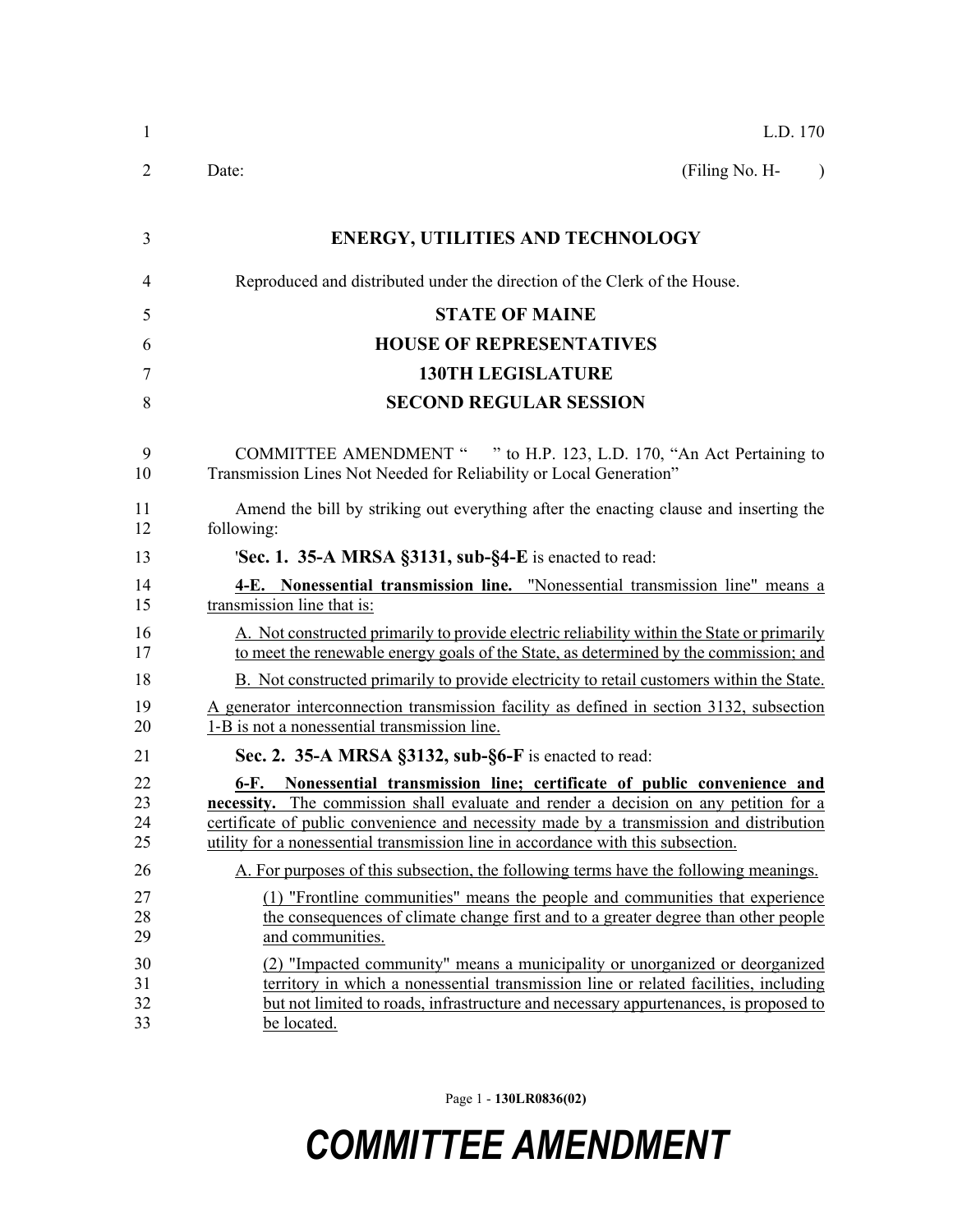| $\mathbf{1}$                           | (3) "Municipal officers" has the same meaning as in Title 30-A, section 2001,                                                                                                                                                                                                                                                                                                                                                                                                                                                                                                                                                          |
|----------------------------------------|----------------------------------------------------------------------------------------------------------------------------------------------------------------------------------------------------------------------------------------------------------------------------------------------------------------------------------------------------------------------------------------------------------------------------------------------------------------------------------------------------------------------------------------------------------------------------------------------------------------------------------------|
| $\overline{2}$                         | subsection 10, except that, in the case of an unorganized or deorganized territory,                                                                                                                                                                                                                                                                                                                                                                                                                                                                                                                                                    |
| 3                                      | "municipal officers" means the county commissioners.                                                                                                                                                                                                                                                                                                                                                                                                                                                                                                                                                                                   |
| $\overline{4}$                         | B. The commission may issue a certificate of public convenience and necessity for a                                                                                                                                                                                                                                                                                                                                                                                                                                                                                                                                                    |
| 5                                      | nonessential transmission line only if the petitioner has demonstrated that the                                                                                                                                                                                                                                                                                                                                                                                                                                                                                                                                                        |
| 6                                      | petitioner:                                                                                                                                                                                                                                                                                                                                                                                                                                                                                                                                                                                                                            |
| $\overline{7}$                         | (1) Entered into negotiations with stakeholders including, but not limited to, the                                                                                                                                                                                                                                                                                                                                                                                                                                                                                                                                                     |
| 8                                      | Office of the Public Advocate under paragraph C to determine an appropriate                                                                                                                                                                                                                                                                                                                                                                                                                                                                                                                                                            |
| 9                                      | combination of benefits and protections for utility ratepayers or for residents of                                                                                                                                                                                                                                                                                                                                                                                                                                                                                                                                                     |
| 10                                     | impacted communities;                                                                                                                                                                                                                                                                                                                                                                                                                                                                                                                                                                                                                  |
| 11                                     | (2) Made reasonable attempts to contact municipal officers of each of the impacted                                                                                                                                                                                                                                                                                                                                                                                                                                                                                                                                                     |
| 12                                     | communities and to hold public informational meetings in each impacted                                                                                                                                                                                                                                                                                                                                                                                                                                                                                                                                                                 |
| 13                                     | community in order to provide information about the petitioner's intent to construct                                                                                                                                                                                                                                                                                                                                                                                                                                                                                                                                                   |
| 14                                     | the line, detailed plans for the siting and design of the line and methods to provide                                                                                                                                                                                                                                                                                                                                                                                                                                                                                                                                                  |
| 15                                     | public comment to the Office of the Public Advocate in advance of entering into                                                                                                                                                                                                                                                                                                                                                                                                                                                                                                                                                        |
| 16                                     | negotiations under paragraph C; and                                                                                                                                                                                                                                                                                                                                                                                                                                                                                                                                                                                                    |
| 17                                     | (3) If the petitioner does not have the ability to finance the nonessential                                                                                                                                                                                                                                                                                                                                                                                                                                                                                                                                                            |
| 18                                     | transmission line through the use of revenue bonds, made a reasonable attempt to                                                                                                                                                                                                                                                                                                                                                                                                                                                                                                                                                       |
| 19                                     | negotiate ownership of the line by an entity that is authorized by charter or other                                                                                                                                                                                                                                                                                                                                                                                                                                                                                                                                                    |
| 20                                     | law to own transmission facilities and that has the ability to finance the line through                                                                                                                                                                                                                                                                                                                                                                                                                                                                                                                                                |
| 21                                     | the use of revenue bonds in order to reduce financing costs and to maximize long-                                                                                                                                                                                                                                                                                                                                                                                                                                                                                                                                                      |
| 22                                     | term economic benefits to ratepayers of the State.                                                                                                                                                                                                                                                                                                                                                                                                                                                                                                                                                                                     |
| 23                                     | C. The Office of the Public Advocate, when negotiating with the petitioner under                                                                                                                                                                                                                                                                                                                                                                                                                                                                                                                                                       |
| 24                                     | paragraph B, shall:                                                                                                                                                                                                                                                                                                                                                                                                                                                                                                                                                                                                                    |
| 25                                     | (1) Solicit public comment from stakeholders for a period of at least 30 days;                                                                                                                                                                                                                                                                                                                                                                                                                                                                                                                                                         |
| 26                                     | (2) Seek to negotiate substantial benefits for ratepayers, including, but not limited                                                                                                                                                                                                                                                                                                                                                                                                                                                                                                                                                  |
| 27                                     | to, low-income ratepayers, frontline communities, businesses and industrial                                                                                                                                                                                                                                                                                                                                                                                                                                                                                                                                                            |
| 28                                     | customers; and                                                                                                                                                                                                                                                                                                                                                                                                                                                                                                                                                                                                                         |
| 29                                     | (3) Seek to ensure the construction and operation of the nonessential transmission                                                                                                                                                                                                                                                                                                                                                                                                                                                                                                                                                     |
| 30                                     | line meet standards for environmental protection that exceed the minimum                                                                                                                                                                                                                                                                                                                                                                                                                                                                                                                                                               |
| 31                                     | applicable requirements of Title 38.                                                                                                                                                                                                                                                                                                                                                                                                                                                                                                                                                                                                   |
| 32                                     | The commission shall adopt rules necessary to implement this subsection. Rules adopted                                                                                                                                                                                                                                                                                                                                                                                                                                                                                                                                                 |
| 33                                     | pursuant to this subsection are routine technical rules as defined in Title 5, chapter 375,                                                                                                                                                                                                                                                                                                                                                                                                                                                                                                                                            |
| 34                                     | subchapter 2-A.                                                                                                                                                                                                                                                                                                                                                                                                                                                                                                                                                                                                                        |
| 35                                     | Sec. 3. 35-A MRSA §3136, sub-§4, as amended by PL 2007, c. 148, §14, is further                                                                                                                                                                                                                                                                                                                                                                                                                                                                                                                                                        |
| 36                                     | amended to read:                                                                                                                                                                                                                                                                                                                                                                                                                                                                                                                                                                                                                       |
| 37<br>38<br>39<br>40<br>41<br>42<br>43 | Commission approval required; certificate of public convenience and<br>4.<br>necessity; environmental factors. A location to be taken by eminent domain for such<br>transmission or distribution lines must be approved by the commission before a<br>transmission and distribution utility can exercise the right of eminent domain granted in<br>subsection 1 or subsection 3. The commission may not approve a taking by eminent domain<br>for a nonessential transmission line without first consulting the municipal officers in the<br>locations in which the right of eminent domain is proposed to be exercised for assistance |

Page 2 - **130LR0836(02)**

## *COMMITTEE AMENDMENT*